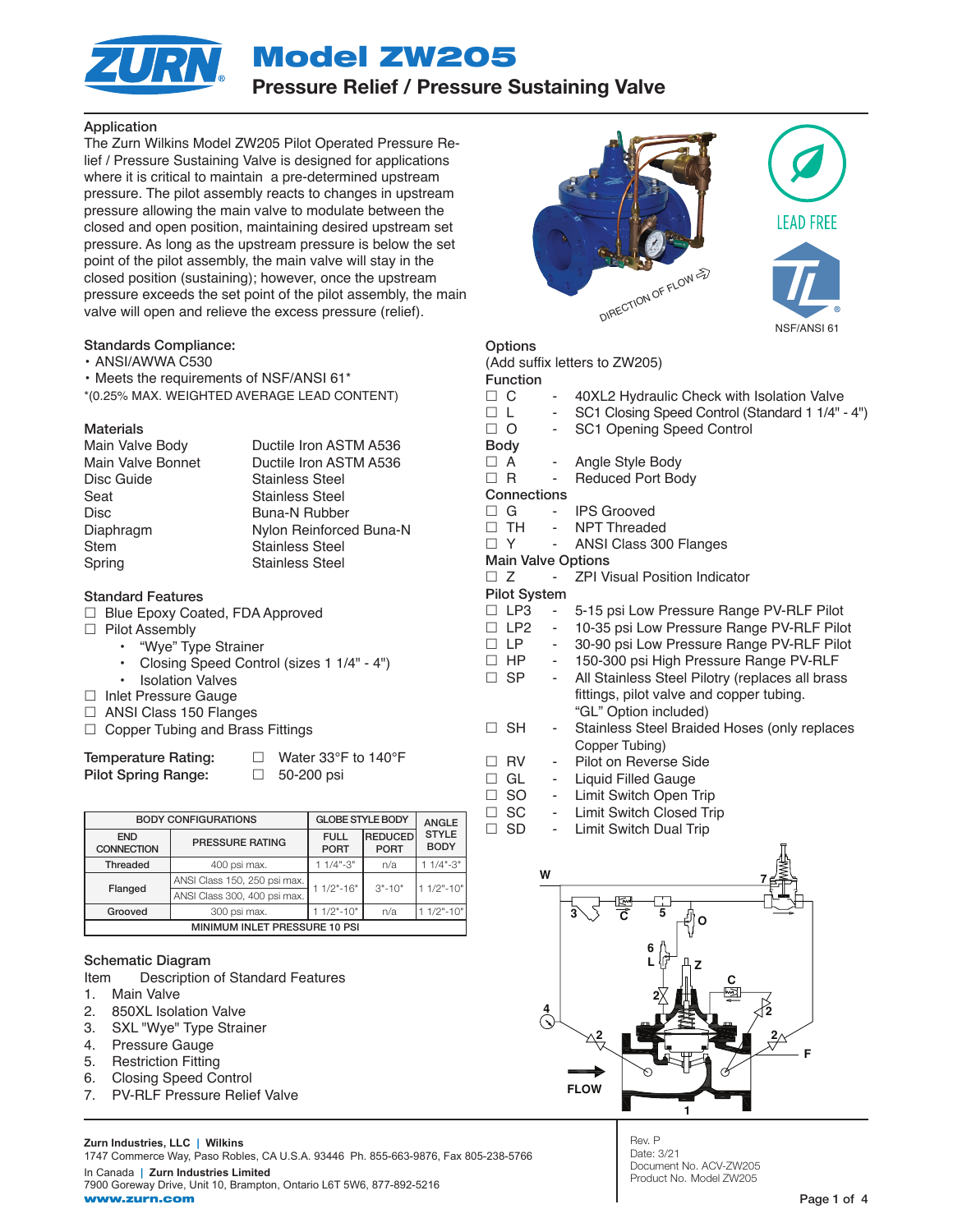|            | GIUDE ANU ANGLE MANIT VAIVE DINENSIURS |           |           |           |                |            |                               |            |              |                |            |          |            |
|------------|----------------------------------------|-----------|-----------|-----------|----------------|------------|-------------------------------|------------|--------------|----------------|------------|----------|------------|
| <b>DIM</b> |                                        |           |           |           |                |            | <b>VALVE SIZE INCHES (mm)</b> |            |              |                |            |          |            |
|            | <b>FULL PORT</b>                       | 11/4(32)  | 11/2(38)  | 2(50)     | 21/2(65)       | 3(80)      | 4 (100)                       | 6(150)     | 8 (200)      | 10 (250)       | 12 (300)   | 14 (350) | 16 (400)   |
|            | <b>Threaded</b>                        | 71/4      | 71/4      | 97/16     | 11             | 121/2      |                               |            |              |                |            |          |            |
| A          | Class 150 Flange                       |           | 81/2      | 93/8      | 11             | 12         | 15                            | 20         | 25 3/8       | 29 3/4         | 34         | 39       | 41 3/8     |
|            | Class 300 Flange                       |           | 9         | 10        | 11 5/8         | 131/4      | 15 5/8                        | 21         | 26 7/16      | 311/8          | 351/2      | 40 1/2   | 43 1/2     |
|            | Grooved                                |           | 81/2      | 9         | 11             | 121/2      | 15                            | 20         | 25 3/8       | 29 3/4         |            |          |            |
| B          | <b>Diameter</b>                        | 55/8      | 55/8      | 63/4      | 8              | 93/16      | 11 11/16                      | 15 3/4     | 201/8        | 23 11/16       | 271/2      | 31 3/4   | 34 1/2     |
| C          | Max.                                   | 5 3/4     | 53/4      | 6 3/16    | 7 3/8          | 8          | 10 3/16                       | 12 5/16    | 15 9/16      | 17 5/8         | 20 3/16    | 22 13/16 | 25 7/8     |
|            | <b>Threaded/Grooved</b>                | 13/8      | 13/8      | 13/4      | 21/8           | 29/16      | 37/16                         | 5          | 5            | 5 13/16        | 6 3/4      | 87/8     | 8 13/16    |
| D          | Class 150 Flange                       |           | 21/2      | З         | 31/2           | 3.3/4      | 41/2                          | 51/2       | 63/4         | 8              | 91/2       | 101/2    | 11 3/4     |
|            | Class 300 Flange                       |           | 3         | 31/4      | 33/4           | 41/8       | 5                             | 61/4       | 71/2         | 8 3/4          | 101/4      | 111/2    | 12 3/4     |
| E          | NPT Body Tap                           | 3/8       | 3/8       | 3/8       | 1/2            | 1/2        | 3/4                           | 3/4        | 1            |                |            | 1        |            |
| F          | NPT Cvr. Plug Tap                      | 1/2       | 1/2       | 1/2       | 1/2            | 1/2        | 3/4                           | 3/4        | $\mathbf{1}$ | 1              | 1          | 1        |            |
| G          | <b>NPT Cover Tap</b>                   | 3/8       | 3/8       | 3/8       | 1/2            | 1/2        | 3/4                           | 3/4        | $\mathbf{1}$ | $\overline{1}$ | 1          | 1        |            |
|            | <b>Threaded</b>                        | 31/4      | 31/4      | 43/4      | 51/2           | 61/4       |                               |            |              |                |            |          |            |
| H          | Class 150 Flange                       |           | 4         | 43/4      | 51/2           | 6          | 71/2                          | 10         | 12 11/16     | 14 7/8         |            |          |            |
|            | Class 300 Flange                       |           | 41/4      | 5         | 6              | 67/16      | 8                             | 101/2      | 131/4        | 15 9/16        |            |          |            |
|            | Grooved                                |           | 47/16     | 43/4      | 51/2           | 6          | 71/2                          | 10         | 12 11/16     | 14 7/8         |            |          |            |
|            | <b>Threaded</b>                        | 1 15/16   | 1 15/16   | 31/4      | $\overline{4}$ | 41/2       |                               |            |              |                |            |          |            |
| J          | Class 150 Flange                       |           | 4         | 31/4      | 4              | 4          | 5                             | 6          | 8            | 85/8           |            |          |            |
|            | Class 300 Flange                       |           | 41/4      | 31/2      | 45/16          | 47/16      | 55/16                         | 61/2       | 81/2         | 95/16          |            |          |            |
|            | Grooved                                |           | 33/16     | 31/4      | $\overline{4}$ | 41/4       | 5                             | 6          | 8            | 85/8           |            |          |            |
|            | Valve Stem Internal Thread             | $10 - 32$ | $10 - 32$ | $10 - 32$ | $10-32$        | $1/4 - 20$ | $1/4 - 20$                    | $1/4 - 20$ | $3/8 - 16$   | $3/8 - 16$     | $3/8 - 16$ | 3/8/16   | $3/8 - 16$ |
|            | Stem Travel (in)                       | 7/16      | 7/16      | 3/4       | 7/8            |            | 1 3/16                        | 13/4       | 23/8         | 2 13/16        | 37/16      | 3 13/16  | 45/16      |
|            | Approx. Wt. (lbs)                      | 22        | 26        | 36        | 55             | 70         | 130                           | 240        | 440          | 720            | 820        | 1200     | 1550       |

F G

# Globe and Angle Main Valve Dimensions





Globe Style Body **Angle Style Body Angle Style Body** 

# Reduced Port Main Valve Dimensions

| <b>DIM</b>       |                            | VALVE SIZE INCHES (mm) |            |            |            |            |  |  |  |  |  |  |
|------------------|----------------------------|------------------------|------------|------------|------------|------------|--|--|--|--|--|--|
|                  |                            | 3" (80)                | 4" (100)   | 6" (150)   | 8''(200)   | 10" (250)  |  |  |  |  |  |  |
|                  | Class 150 Flange           | 101/4                  | 14         | 17 3/4     | 21 7/16    | 26         |  |  |  |  |  |  |
| A<br>B<br>C<br>D | Class 300 Flange           | 11                     | 14 1/2     | 18 11/16   | 22 7/16    | 27 7/16    |  |  |  |  |  |  |
|                  | Dia                        | 6 3/4                  | 9 3/16     | 11 11/16   | 15 3/4     | 20 1/8     |  |  |  |  |  |  |
|                  | Max                        | 6 3/8                  | 87/16      | 12 5/16    | 13 1/4     | 16 3/4     |  |  |  |  |  |  |
|                  | Class 150 Flange           | 33/4                   | 41/2       | 51/2       | 6 3/4      | 8          |  |  |  |  |  |  |
|                  | Class 300 Flange           | 41/8                   | 5          | 61/4       | 71/2       | 8 3/4      |  |  |  |  |  |  |
| F                | <b>NPT Body Tap</b>        | 3/8                    | 1/2        | 3/4        | 3/4        | 1          |  |  |  |  |  |  |
| F                | NPT Cvr. Plug Tap          | 3/8                    | 1/2        | 3/4        | 3/4        | 1          |  |  |  |  |  |  |
| G                | NPT Cvr. Tap               | 3/8                    | 1/2        | 3/4        | 3/4        | 1          |  |  |  |  |  |  |
|                  | Valve Stem Internal Thread |                        | $1/4 - 20$ | $1/4 - 20$ | $3/8 - 16$ | $3/8 - 16$ |  |  |  |  |  |  |
|                  | Stem Travel (in)           | 3/4                    |            | 11/5       | 13/4       | 23/8       |  |  |  |  |  |  |
|                  | Approx. Wt. (Lbs)          | 35                     | 80         | 140        | 275        | 480        |  |  |  |  |  |  |

# Reduced Port Body



| <b>Job Name</b>     | <b>Contractor</b> |
|---------------------|-------------------|
|                     |                   |
| <b>Job Location</b> | <b>Engineer</b>   |
|                     |                   |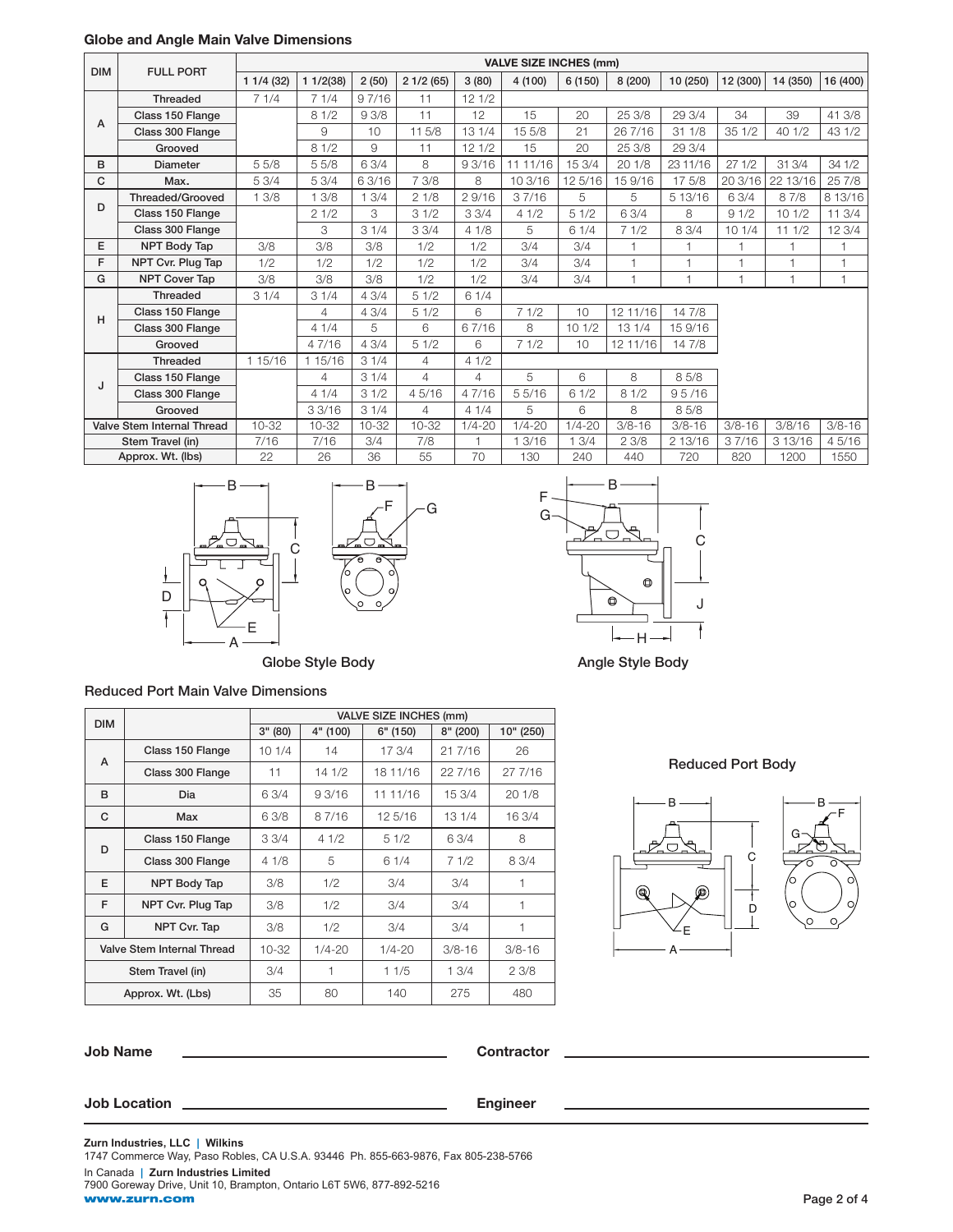# Pilot System Dimensions

|                          | <b>PILOT SYSTEM DIMENSIONS</b> | <b>VALVE SIZE INCHES (mm)</b> |                   |                   |                         |                    |            |             |             |             |              |              |              |              |
|--------------------------|--------------------------------|-------------------------------|-------------------|-------------------|-------------------------|--------------------|------------|-------------|-------------|-------------|--------------|--------------|--------------|--------------|
|                          | <b>DIM</b>                     |                               | $1 - 1/4$<br>(32) | $1 - 1/2$<br>(40) | 2 <sup>11</sup><br>(50) | $2 - 1/2"$<br>(65) | 3"<br>(80) | 4"<br>(100) | 6"<br>(150) | 8"<br>(200) | 10"<br>(250) | 12"<br>(300) | 14"<br>(350) | 16"<br>(400) |
| <b>Full Port</b><br>Body | x                              | Max. (inches)                 | 9                 | 81/2              | 81/2                    | 81/2               | 91/2       | 12          | 12 1/2      | 151/2       | 71/2         | 20           | 23           | 26           |
|                          | $\checkmark$                   | Max. (inches)                 | 4                 | 4                 | 4                       | 4                  | 5          | 6           | 8           | 10          | 12           | 14           | 16           | 17 1/2       |
|                          | z                              | Max. (inches)                 | 91/2              | 91/2              | 10                      | 10                 | 10         | 1/2         | 121/2       | 14          | 15           | 18           | 20           | 211/2        |
|                          | X                              | Max. (inches)                 |                   |                   |                         |                    | 81/2       | 91/2        | 12          | 121/2       | 15 1/2       |              |              |              |
| Reduced<br>Port Body     | $\checkmark$                   | Max. (inches)                 |                   |                   |                         |                    | 4          | 5           | 6           | 8           | 10           |              |              |              |
|                          | Z                              | Max. (inches)                 |                   |                   |                         |                    | 10         | 10          | 1/2<br>11   | 121/2       | 14           |              |              |              |
| Angle<br><b>Body</b>     | X                              | Max. (inches)                 | 9                 | 81/2              | 81/2                    | 81/2               | 91/2       | 12          | 12 1/2      | 151/2       | 171/2        |              |              |              |
|                          | $\checkmark$                   | Max. (inches)                 | 5                 | 5                 | 5                       | 5                  | 5          | 6           | 8           | 10          | 12           |              |              |              |
|                          | 7                              | Max. (inches)                 | 91/2              | 91/2              | 10                      | 10                 | 10         | 1/2         | 121/2       | 14          | 15           |              |              |              |



Pilot System Dimensions **Angle Pilot System Dimensions** 

Z



### Flow Characteristics

| Full Port Globe and<br>Angle Valve size        | inches (mm)       | 1/4<br>(32) | 11/2<br>(40) | $\overline{2}$<br>(50) | 21/2<br>(65) | 3<br>(80) | 4<br>(100) | 6<br>(150) | 8<br>(200)               | 10<br>(250) | 12<br>(300) | 14<br>(350) | 16<br>(400) |
|------------------------------------------------|-------------------|-------------|--------------|------------------------|--------------|-----------|------------|------------|--------------------------|-------------|-------------|-------------|-------------|
| <b>Reduced Port Globe</b><br><b>Valve Size</b> | inches (mm)       |             |              | 3(80)                  |              | (100)     | 6<br>150)  | 8<br>(200) | 10 <sup>1</sup><br>(250) |             |             |             |             |
|                                                | Max. Continuous   | 93          | 125          | 210                    | 300          | 460       | 800        | 1800       | 3100                     | 4900        | 7000        | 8400        | 11000       |
| <b>Suggested Flow</b><br>(GPM)                 | Max Intermittent  | 120         | 160          | 260                    | 375          | 600       | 1000       | 2250       | 4000                     | 6150        | 8700        | 10500       | 13800       |
|                                                | Min. Continuous   | 10          | 10           | 15                     | 20           | 30        | 50         | 15         | 200                      | 300         | 435         | 530         | 690         |
| <b>Suggested Flow</b><br>(Liters/sec)          | Max. Continuous   | 6           | 8            | 13                     | 19           | 29        | 50         | 13         | 195                      | 309         | 550         | 665         | 870         |
|                                                | Max. Intermittent | 7.6         | 10           | 16.4                   | 23           | 37        | 62         | 142        | 246                      | 388         | 440         | 530         | 95          |
|                                                | Min. Continuous   | 6.          | .6           | 0.9                    | 1.3          | . 9       | 3.2        | 7.2        | 13                       | 19          | 28          | 33          | 43          |

# Flow Characteristics

Suggested flow calculations are based on flow through Schedule 40 Pipe. Maximum continuous flow is approx. 20 ft./sec (6.1 meters/sec) & maximum surge is approx. 45 ft./sec (13.7 meters/sec). Many factors should be considered in sizing pressure relief valves including inlet pressure, outlet pressure and flow rates.

# Operation

The Model ZW205 pilot system is designed to sense upstream pressure. The pilot piping contains a normally closed, direct acting, spring loaded pilot valve, which may be preset to the particular pressure requirements of the system (Pilots are available in pressure ranges from 0 to 300 psi.). If upstream pressure does not exceed the preset on the pilot spring, the pilot and the main valve remain tightly closed. Should upstream pressure exceed the set point of the pilot, both the pilot and main valve will open, relieving the excess pressure by allowing flow through the valve. When upstream pressure returns to acceptable limits, the reverse action occurs. An adjustable flow control valve in the pilot piping provides quick opening for pressure relief and slow closing for surge protection.

### Typical Installation



### **Specifications**

The Pressure Relief / Pressure Sustaining Valve shall be a single seated, line pressure operated, diaphragm actuated, pilot controlled globe or angle valve. The valve shall seal by means of a corrosion-resistant seat and resilient, rectangular seat disc. These and other parts shall be replaceable in the field; all such service and adjustments to be possible without removing the valve from the line. The stem of the basic valve shall be guided top and bottom by integral bushings. The basic valve and its pilot control system shall contain no packing glands or stuffing boxes. The diaphragm shall not be used as a seating surface nor shall pistons be used as an operating medium. All internal and external ferrous surfaces shall be coated with a high quality, fusion epoxy coating. The pilot control system shall include a direct-acting, normally closed, spring-loaded, diaphragm actuated pilot valve with the stem guided between the diaphragm assembly and seat disc. To ensure precise pressure regulation, the appropriately rated pilot valve shall be field adjustable within the pressure control range of the spring. The valve shall be certified to NSF/ANSI Standard 61. The Pressure Relief / Pressure Sustaining Valve shall be a ZURN WILKINS Model ZW205.